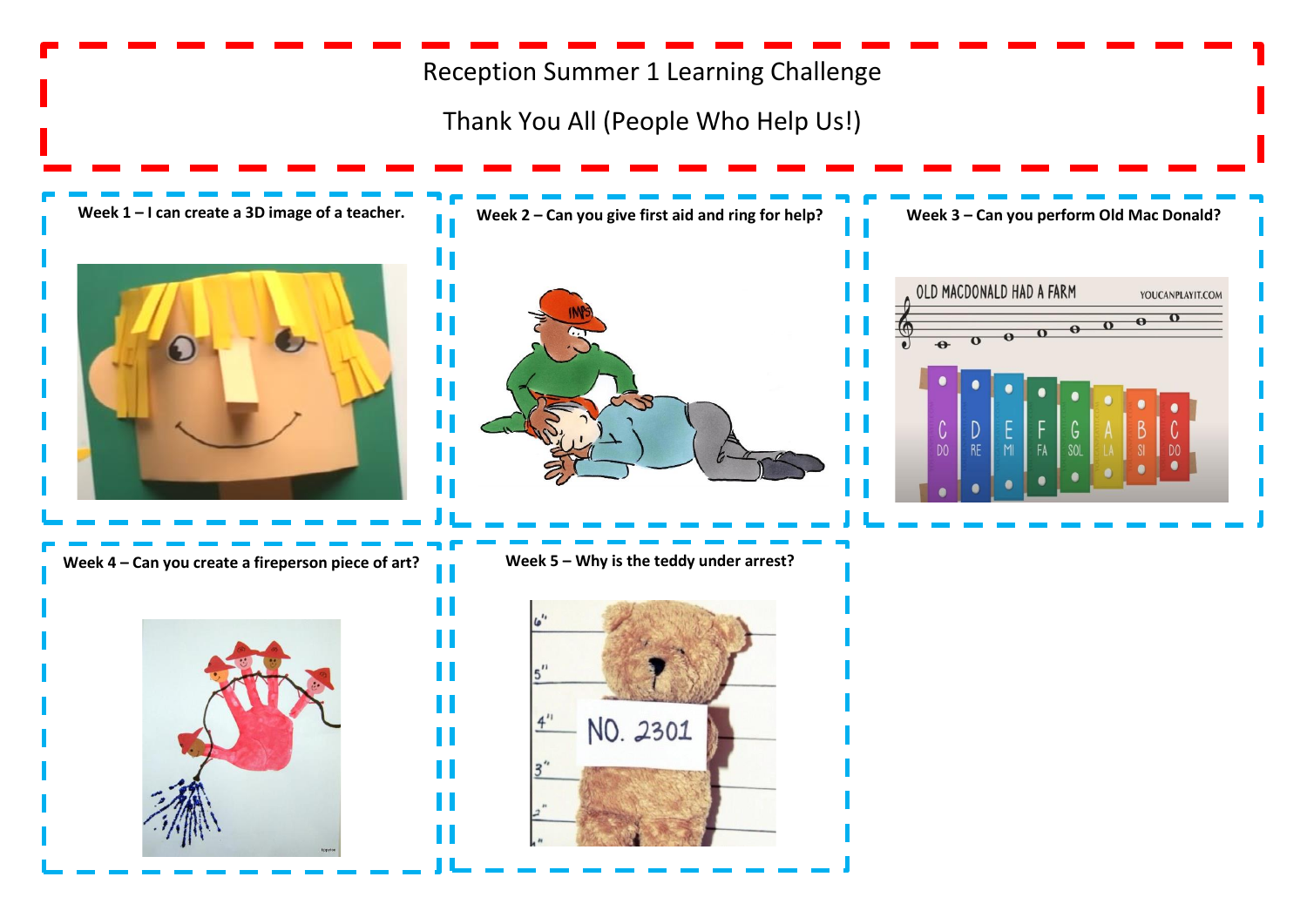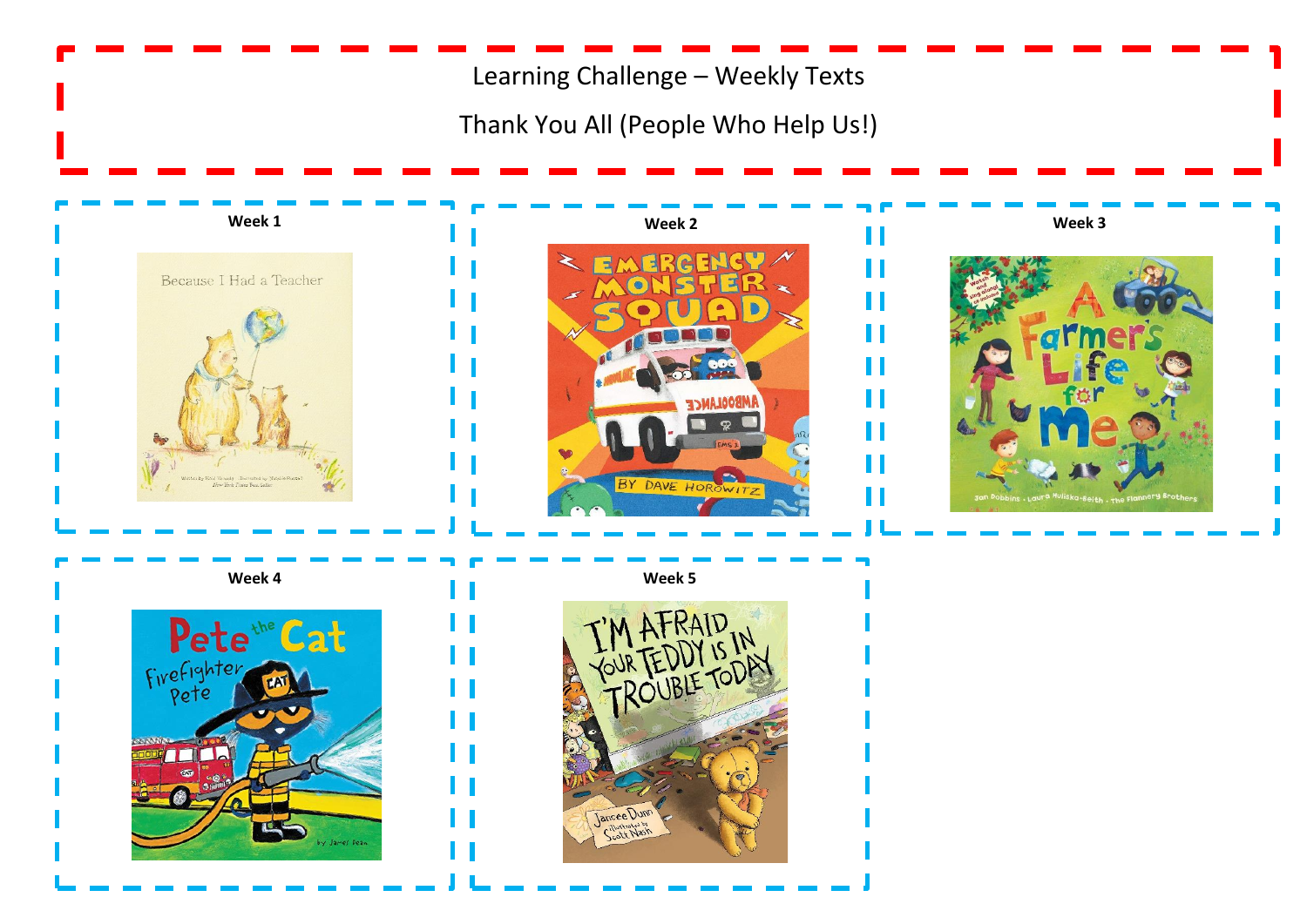#### **Being Imaginative**

#### **40 – 60 months -**

Create simple representations of events, people and objects.

Initiates new combinations of movement and gesture in order to express and

respond to feelings, ideas and experiences.

Chooses particular colours to use for a purpose.

Introduces a storyline or narrative into their play.

Plays alongside other children who are engaged in the same theme.

Plays cooperatively as part of a group to develop and act out a narrative.

## **ELG –**

Children use what they have learnt about media and materials in original ways, thinking about uses and purposes.

They represent their own ideas, thoughts and feelings through design and technology, art, music, dance, role play and stories.

## **Speaking**

Extends vocabulary, especially by grouping and naming, exploring the meaning and sounds of new words.

Uses language to imagine and recreate roles and experiences in play situations. Links statements and sticks to a main theme or intention.

Uses talk to organise, sequence and clarify thinking, ideas, feelings and events. Introduces a storyline or narrative into their play.

## **ELG –**

Children express themselves effectively, showing awareness of listeners' needs. They use past, present and future forms accurately when talking about events that have happened or are to happen in the future.

They develop their own narratives and explanations by connecting ideas or events as part of a group to develop and act out a narrative.

## **The World**

**40 – 60 months -**

Looks closely at similarities, differences, patterns and change.

**ELG –**

know about similarities and differences in relation to places, objects, materials and living things.

They talk about the features of their own immediate environment and how environments might vary from one another.

They make observations of animals and plants and explain why some things occur, and talk about changes.

## **Moving and Handling**

**40 – 60 months –**

Experiments with different ways of moving.

**ELG –**

Children show good control and co-ordination in large and small movements. They move confidently in a range of ways, safely negotiating space. They handle equipment and tools effectively, including pencils for writing.

**Health and Self Care**

**ELG –**

They manage their own basic hygiene and personal needs successfully, including dressing and going to the toilet independently.